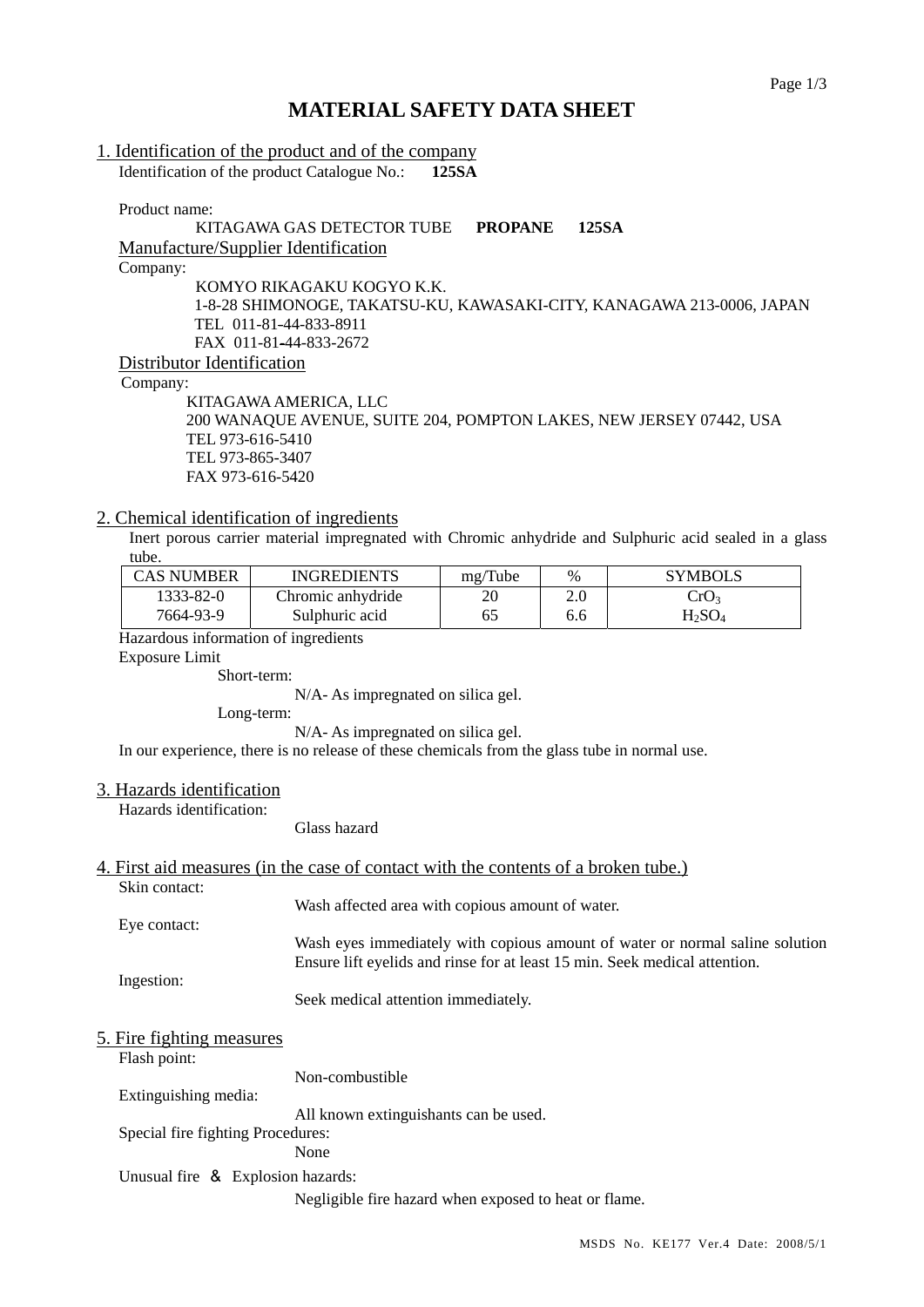# 6. Accidental release measures

Personal protection:

Do not pick up broken glass with bare hands if the tube is broken. Cover with inert absorbent such as vermiculite. Sweep up and contain for waste disposal.

| 7. Handling and storage                                                                                                                                                                                                                           | Ensure the instructions for use are followed. Safety glasses and gloves should be                                                                                                   |
|---------------------------------------------------------------------------------------------------------------------------------------------------------------------------------------------------------------------------------------------------|-------------------------------------------------------------------------------------------------------------------------------------------------------------------------------------|
| Handling & use:                                                                                                                                                                                                                                   | worn to prevent injury from splintering glass.                                                                                                                                      |
| Storage:                                                                                                                                                                                                                                          | Keep away from direct sunlight and store at 25 degree C or lower.                                                                                                                   |
| 8. Exposure control/personal protection<br>Respiratory protection:<br>Ventilation:<br>Other protective equipment:                                                                                                                                 | Not applicable<br>Not applicable<br>Safety glasses and gloves                                                                                                                       |
| 9. Physical/Chemical properties<br>Appearance:<br>Boiling point:<br>Melting point:<br>Specific gravity $(H_2O=1)$ :<br>Evaporation rate (BuOAc=1):<br>Solubility in water:<br>Vapour pressure:<br>Vapour density:<br>10. Stability and Reactivity | Orange and white solid layers sealed in a glass tube.<br>Not applicable<br>Not applicable<br>Not applicable<br>Not applicable<br>Not applicable<br>Not applicable<br>Not applicable |
| Stability:                                                                                                                                                                                                                                        | Stable at under ambient temperatures and pressures.                                                                                                                                 |
| Incompatibilities:                                                                                                                                                                                                                                | Not applicable                                                                                                                                                                      |
| Hazardous decomposition products:                                                                                                                                                                                                                 | None                                                                                                                                                                                |
| Hazardous polymerization:                                                                                                                                                                                                                         | None                                                                                                                                                                                |
| 11. Toxicological information                                                                                                                                                                                                                     | In our experience this products is not harmful to health when correctly                                                                                                             |
| General:                                                                                                                                                                                                                                          | used/handled.                                                                                                                                                                       |
| Skin contact:                                                                                                                                                                                                                                     | Contents may be irritating to the skin if the tube broken.                                                                                                                          |
| Eye contact:                                                                                                                                                                                                                                      | Contents may be irritating to the eyes if the tube broken.                                                                                                                          |
| Ingestion:                                                                                                                                                                                                                                        | Glass hazard                                                                                                                                                                        |